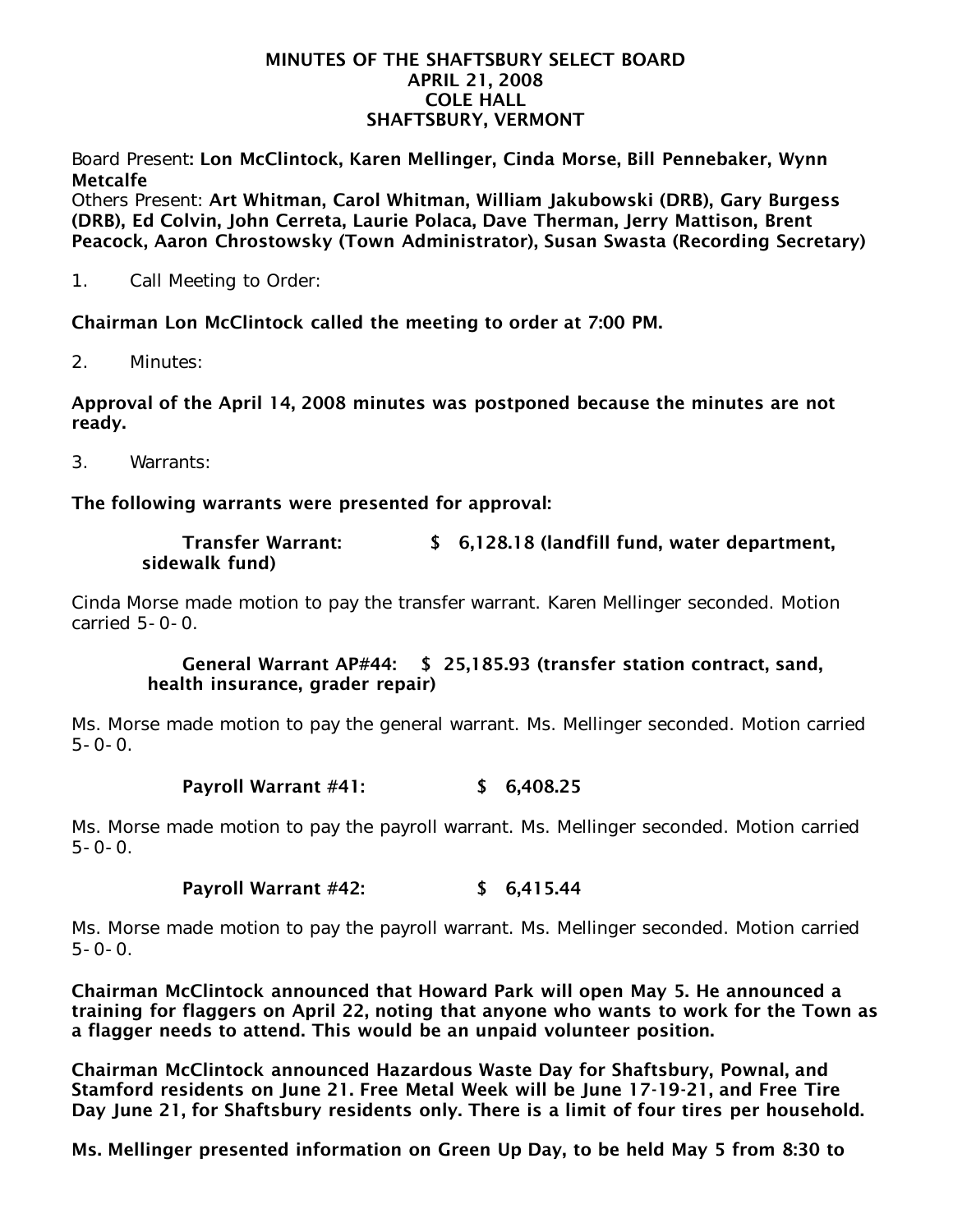3:00. She said there will be a dumpster at Cole Hall, and that bags will be available at Whitmans, Cole Hall, Paulin's, and the Shaftsbury Country Store. There will be a ladybug scavenger hunt. Ms. Mellinger stated that North Bennington will hold its own Green Up Day for the first time. Kim Krall may be called for more information.

Wynn Metcalfe announced the May 3 fishing derby sponsored by Hale Mountain Rod and Gun Club. He reported that a lot of people had turned out to help build the playground, and did an incredible job. Mr. Metcalfe noted that Charlie Becker was recognized for 60 years of service to the Shaftsbury Fire Department. He also praised the fire department for their quick response to a fire last weekend.

4. Public Comments:

Ed Colvin came to the table to discuss a matter involving a land sale he had done for Dr. Gestner in 2004. Two of the lots were glebe lots, so a survey had been done. The survey showed two lots encroaching on his 120 acre parcel. Mr. Colvin stated that Dr. Gestner had wanted to split the contested area half and half with the two landowners and be done with it, but that they had disagreed with this, so he ended up giving them the land.

This required a lot line adjustment. Mr. Colvin said that Zoning Administrator Tony Zazzaro told him that this had to be warned as a Development Review Board (DRB) hearing for a two lot subdivision, requiring a \$70 fee. The hearing was held on December 19, 2007 and the issue was closed. Mr. Colvin said that Mr. Zazzaro told him afterwards that he had not had to warn the adjustment, and that it need not have come to the DRB. It could have been done as a quitclaim deed.

Mr. Colvin thought the \$70 should be reimbursed, but Mr. Zazzaro disagreed. Mr. Colvin said that he thinks this is wrong, and he hopes the Select Board will address the matter.

DRB member William Jakubowski stated that the DRB has been trying to get copies of the revised zoning bylaws, since they are supposed to be operating under them. Town Administrator Aaron Chrostowsky said that there has been a problem with formatting that he is working to resolve.

5. Public Hearing for 911 Road Name Changes:

Mr. Chrostowsky stated that the Town is seeking three road name changes in order to update the 911 map with accurate addresses and improve emergency response. Laurie Polaca of Bear Run Road stated that she has maintained the road at her own cost for twenty years, and that making it a legal trail gives everyone the right to drive on it. Mr. Chrostowsky replied that it is already a legal trail, and this won't change. They just want to remove "private" from the name. Ms. Pollaco agreed that it is OK to remove "private."

Ms. Morse made motion to remove "private" from Bear Run Road's name. Ms. Mellinger seconded. Motion carried 5-0-0.

There was discussion of changing the name of part of East Road to Trumbull Hill Road. The latter is a legal trail part of the way and private drive beyond that. Resident Dave Thermer stated his concern that the section west of their driveways is never plowed, so an emergency vehicle would have to turn around. If a vehicle came up East Road, it could get to their driveways faster. Width of the road is also an issue, making it impossible for a fire truck to get up it year round.

Resident John Cerreta said that the property owners maintain that section of the road,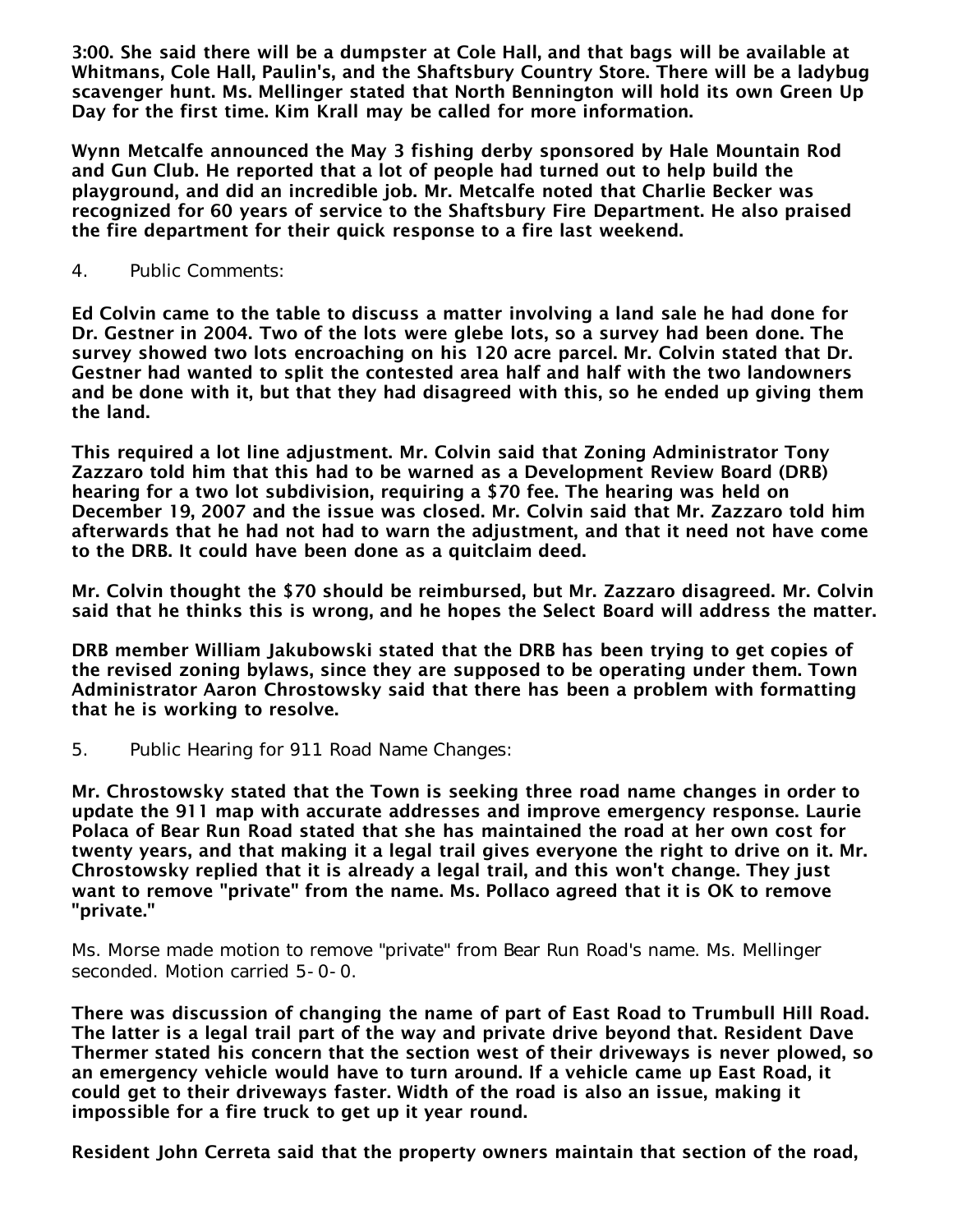but Chairman McClintock pointed out that it is a public right of way. Gary Burgess stated that there had been a permit before the DRB that may have included upgrading the road as a condition of the permit. He would like to postpone the decision until this is checked out. Mr. Cerreta stated that, as a business owner, a change of address is a major issue. After further discussion it was decided to postpone the decision.

Mr. Pennebaker made motion to table the Trumbull Hill Trail name change until more information is obtained. Ms. Morse seconded. Motion carried 5-0-0.

Ms. Mellinger made motion to change Lower East Road to Saw Mill Road. Ms. Morse seconded. Motion carried 5-0-0.

### Ms. Mellinger asked if the people who live on these roads will be notified of their address changes, and Mr. Chrostowsky confirmed that they will be informed.

6. Town Access to Highway Ordinance:

Mr. Jakubowski came to the table for the discussion. He stated that the ordinance for access to highways had been approved by the Select Board in 2005, but that the DRB does not have a signed copy of the ordinance. He also noted that the ordinance does not state who is responsible for processing the access applications, and they would like to see that specified in the ordinance.

Mr. Jakubowski stated that the ordinance does not require the applicant to acquire a surety bond, and that this should be considered so that the Town is not liable for work performed by the applicant. He noted that the ordinance requires that entrances be constructed with no more than a 3% grade for the first twenty feet from the road, and that this is important to enforce because of water coming off driveways into roads. Currently there is no recording in the application files that this has been approved, and this should be looked into.

Mr. Jakubowski said that the ordinance requires minimum 18-inch culverts with end sections, and that end sections have not been being used. He said that Road Foreman Ron Daniels has been approving 15-inch culverts, and the DRB wants to be sure they know in each case that he has allowed the smaller size. Mr. Jakubowski recommended a new section be added to the ordinance on evaluating the process -- making sure a subbase was put in and checking that everything in the permit has been done.

Mr. Chrostowsky stated that Zoning Administrator Zazzaro prefers that he and Mr. Daniels go out and make the decisions on individual highway access cases. Ms. Morse said the Select Board felt that highway access should be part of the permitting process, and so appropriate for the DRB. She agreed that another piece to the ordinance is needed requiring that the work be checked while it is being done, and signed off on.

There was discussion of how the amount of a bond would be set, and Mr. Jakubowski said that the DRB has no problem with setting a bond, as long as some of these matters with the ordinance are cleared up. Mr. Metcalfe will work on drafting language for the ordinance and Chairman McClintock will review the draft. Art Whitman stated that in North Bennington a deposit is held for a year after the work is completed to make sure that no problems develop.

7. Development Review Board Reorganization:

DRB Vice Chairman Gary Burgess came to the table for discussion. Chairman McClintock asked how the DRB now handles conflict of interest matters. He said that former DRB chairman Jim Carter had told him that when a member had a conflict of interest with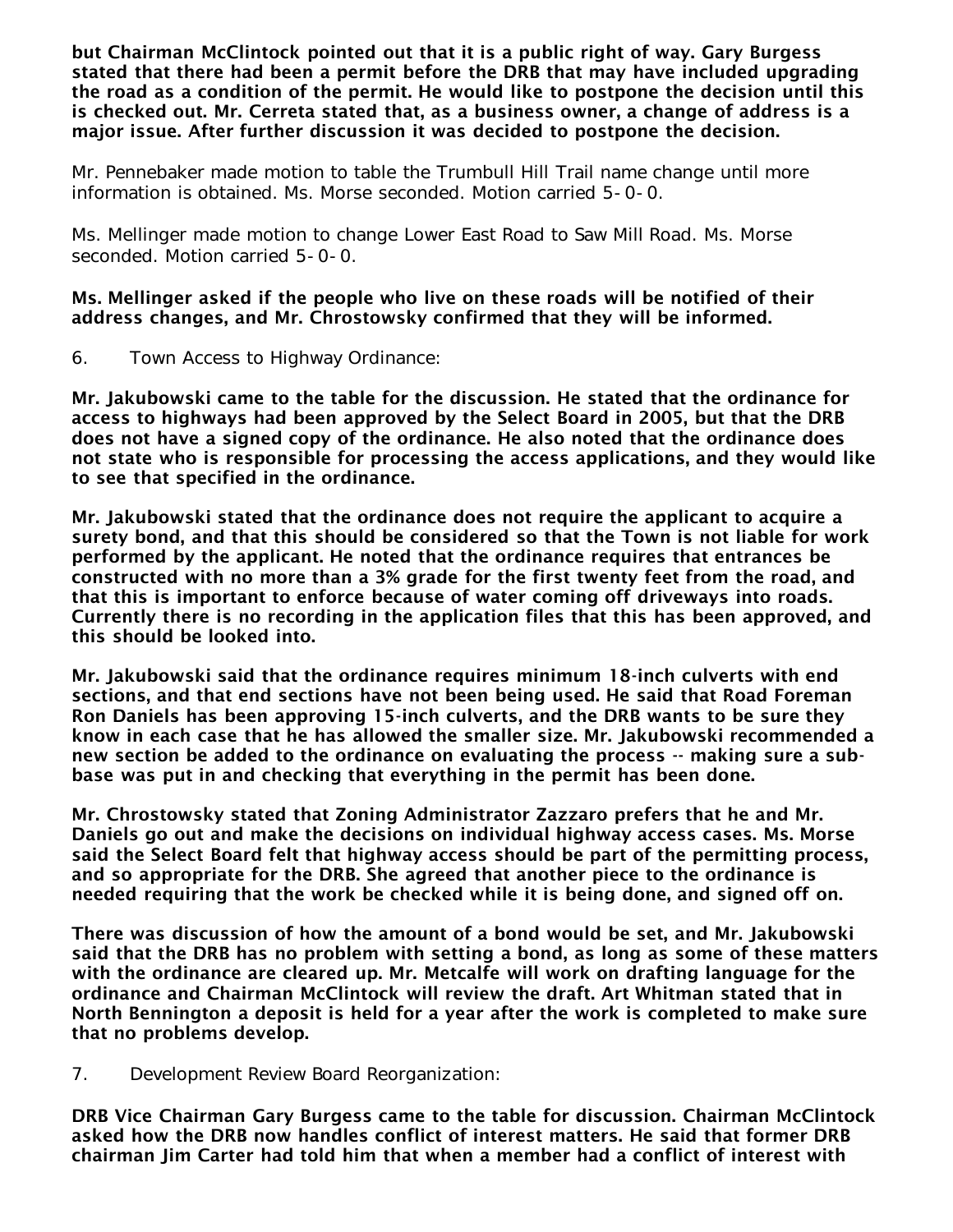one thing on the agenda, that member did not participate in anything on the agenda for that meeting. Mr. Burgess replied that they don't always do that, but instead deal with an issue involving a recusal last on the agenda, so that the member with a conflict may participate with all matters except the last one. Mr. Metcalfe (who is also a DRB member) said this is the same procedure followed by the Select Board -- to recuse oneself for only one agenda item.

Chairman McClintock asked if a member who was not present at a meeting when an item was presented is permitted to participate if that item continues into another meeting, and whether the member is then permitted to vote on the item. Mr. Burgess said it depends on whether testimony is still being taken at the second meeting -- if so, the member may participate, but if he or she missed all of the testimony, they do not participate in the second meeting.

Chairman McClintock asked if the DRB uses alternates. Mr. Burgess replied that they did when Rick Mattison was an alternate. Chairman McClintock asked if an alternate sticks with a permit if he or she was participating when the permit was taken up, and Mr. Burgess confirmed that this is the procedure. The regular member who was absent sits back and the alternate continues with that permit process.

Mr. Jakubowski noted that if a DRB member misses one meeting, but reviews the minutes and the information on an item, he or she may vote on it. He said that with a seven member DRB, four are needed to approve a permit. Chairman McClintock noted that if only four are present, all four must approve a permit. Mr. Jakubowski stated that this has not happened often, but if only four are present they advise the applicant that unanimous approval will be required, and give the applicant the option to postpone the decision for a full board. Chairman McClintock asked if there has been any problems with having a quorum, and Mr. Burgess replied that there have not. They lacked a quorum only once.

Mr. Jakubowski stated that they have seven people who work well together and who have diverse backgrounds and an ability to look at many sides of an issue. He does not think they should look at a five member DRB. Ms. Mellinger asked how they use alternates in a conflict of interest situation, and Mr. Burgess replied that the alternate steps right in. Alternates are requested to attend all meetings.

Ms. Mellinger noted that DRB minutes show that some Board members recuse themselves for almost an entire meeting. She asked why, in that case, an alternate would not take over for the whole meeting, and the member with a conflict not participate at all. Mr. Burgess says that DRB Chairwoman Phylis Porio already does that. She looks at agendas in advance and lets everyone know. Ms. Mellinger said that minutes show that a Board member will start a meeting, and then recuse, and that this causes a real perception of conflict of interest.

Mr. Burgess asked if there is any solid reason to go from a seven member to a five member DRB. Chairman McClintock said it is the Town's only seven member board, and that other boards have no attendance problems. Mr. Burgess said that the DRB is working very smoothly and has a more diverse group with seven.

Mr. Jakubowski added that there will be more problems with a quorum with a five member board, and that a seven member board offers more flexibility. In his own case, he is retired and will want to travel more. Mr. Jakubowski discussed DRB recusals, and gave the Select Board recording secretary records of DRB recusals.

Chairman McClintock asked why a quorum should be more difficult for the DRB than for the Select Board or Planning Commission. Art Whitman said that it is important to have a quorum show up when a big project is approved. He said the DRB needs diverse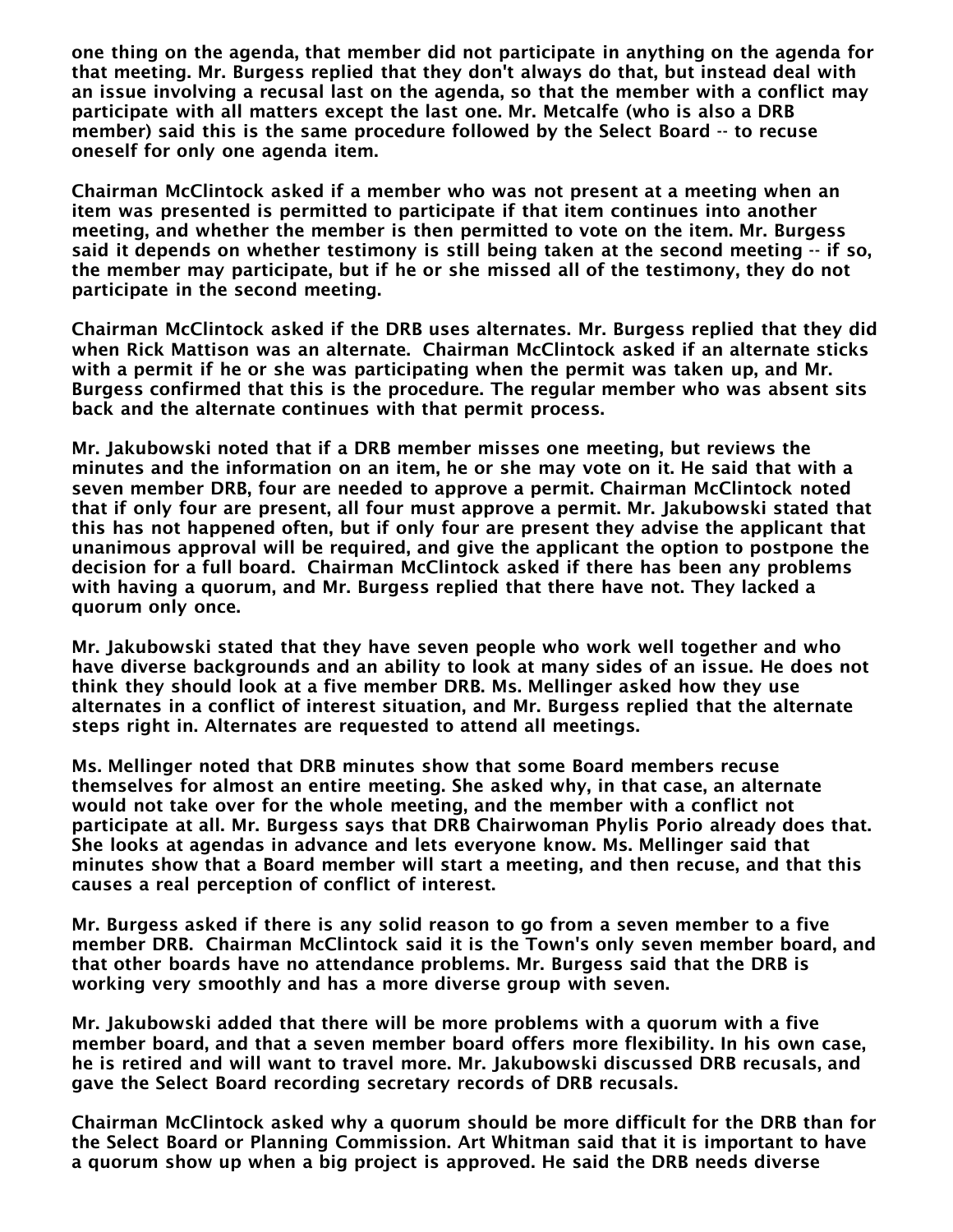membership and professional expertise. Mr. Metcalfe noted that only DRB members Jakubowski and David Mance had experience with subdivisions, and these members got the DRB up to professional standards on this. Mr. Mance wrote a subdivision cheat sheet that they still use. Mr. Metcalfe said that Mr. Mance bends over backwards to recuse himself if needed.

Ms. Morse stated that two years ago they had had conflict of interest issues throughout Town boards, and had brought in Vermont League of Cities and Towns (VLCT) consultant Dominick Cloud for a workshop. After that the Select Board and DRB adopted rules of procedure, and all meetings open with a recusal question. They are much more conscious of conflict of interest.

Ms. Morse said that it troubles her that the Select Board would think of making a change of this sort counter to the wishes of the DRB. She said it could be revisited in the future if things change, but presently there are no substantiated reasons for change to a five member DRB. Mr. Pennebaker noted that there are seven people on the DRB, but only four on the Planning Commission, which has been eager to find a fifth.

Ms. Mellinger stated that Mr. Cloud had indicated that one DRB member was close to the line in conflict of interest. She said that during the recent solid waste bylaw working session this member had a serious conflict of interest but had participated. Mr. Metcalfe replied that the working session was not about TAM, but about the solid waste bylaw. He also noted, in response to Mr. Pennebaker, that there is a huge difference between DRB business and Planning Commission business, and that a person would not necessarily be interested in both.

Mr. Burgess said that this issue is being politicized, and that it is an attempt to get rid of Mr. Mance by shortening the DRB to five. Chairman McClintock stated that Mr. Mance had recused himself from some of the discussion of the solid waste bylaw because of impact on TAM, so it is legitimate to question the appropriateness of his participation in the working session.

He noted that boards have no authority to make a person recuse himself or herself, so it is dependent on the person with the conflict. He said that this is not about individuals. Mr. Jakubowski said that there are procedures to remove a person from a board, and if the Select Board feels this needs to be done, those procedures should be followed.

8. Open Cab and Chassis Bids:

Mr. Chrostowsky opened one bid for cab and chassis from DeLurie Sales and Service. The bid amount is \$70,895.00.

9. Open Plow and Dump Body Bids:

Mr. Chrostowsky opened one bid for plow and dump body from H.B. Fairfield. The bid amount is \$42,550.00.

10. Open Paving Bids:

Mr. Chrostowsky opened four bids for paving: Frank Wickham Construction for 86.36 per ton, Wilk Paving for 68.85 per ton, Peckhamsfor 68.00 per ton, and Pike for 71.84 per ton. He and Mr. Daniels will compare the specifics of the bids and report back.

11. Open Box Culvert Bids: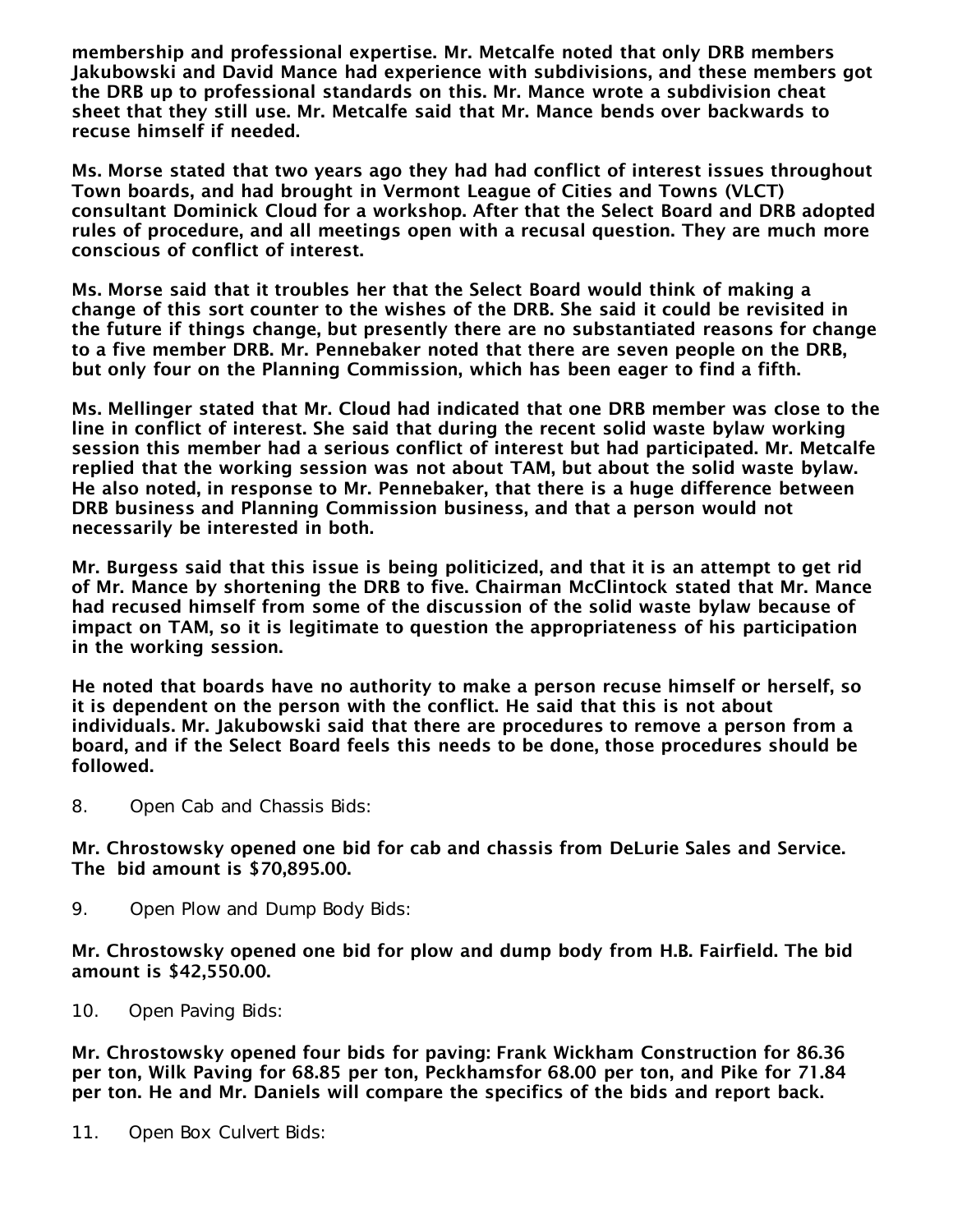Mr. Chrostowsky opened two box culvert bids: CSI for \$28,495 and Camp Precast for \$27,725. He and Mr. Daniels will go over the bids.

12. Town Administrator's Update:

Mr. Chrostowsky stated that discussion of the baseball league use of Howard Park should be on the next agenda. He reported that the soccer league will build a stand at Howard Park that will be donated to the Town. Chairman McClintock said that the construction needs to be discussed and approved by the Board.

Mr. Chrostowsky reported that the fire department is using the new fuel depot at the Town Garage. He stated that Fairbanks Scale will come to look at and adjust the scale at the transfer station. They have submitted paperwork to certify the scale to the state.

### 13. Other Business:

Mr. Metcalfe asked why appointments are being handled in Executive Session, and Chairman McClintock replied that it is traditionally done that way when individual applicants are being discussed.

Mr. Metcalfe stated that only one valid candidate had applied for the cemetery job. He knows of a very capable contractor who would be interested in taking on the work for \$11,300, which is the amount paid for cemetery work in the past. This person could start tomorrow. The problem is that submitting a RFP would delay the process, and the cemetery is in bad shape now, with Memorial Day coming up.

Chairman McClintock asked if the contractor could do it on an interim basis and then do the RFP, but Mr. Metcalfe said it would be unfair if the contractor then did not end up getting the contract. Mr. Chrostowsky said that the Town emergency policy would permit an immediate contract without an RFP in these circumstances.

Ms. Morse made motion to take up the matter of hiring a contractor for cemetery work in Executive Session. Ms. Mellinger seconded. Motion carried 5-0-0.

Ms. Metcalfe stated that they need to come up with a way to have the Town phone answered when Mr. Chrostowsky is busy or away, because otherwise a person just keeps getting the answering machine.

Ms. Morse reported that the Economic Development Committee (EDC) has made recommendations for boundaries for a Village Center Designation. They will bring this to the Select Board when the BCRC has done the map.

Mr. Pennebaker reported on a meeting on broadband service that he had attended. He said the state may fund broadband service. Mr. Pennebaker said he had attended the fireman's dinner and that it was a fun, well-attended event. He also reported that he had driven down Townline Road, and that it is is superb condition, but nothing has been done about the culvert. Mr. Pennebaker reported that he and Mr. Chrostowsky had met concerning methane remediation with consulting engineer Don Marsh and Buzz Surwillo of the Agency of Natural Resources. All agreed to proceed with pumping from the vent.

Chairman McClintock said he had followed up with Planning Commission Chairman Craig Bruder on Zoning Administrator procedures, and that the evaluation procedure is still being worked on. He stated that he is meeting with Road Foreman Daniels, and that they are staying focused on the road plan.

Ms. Morse asked if any of the applicants for Town boards and commissions are new